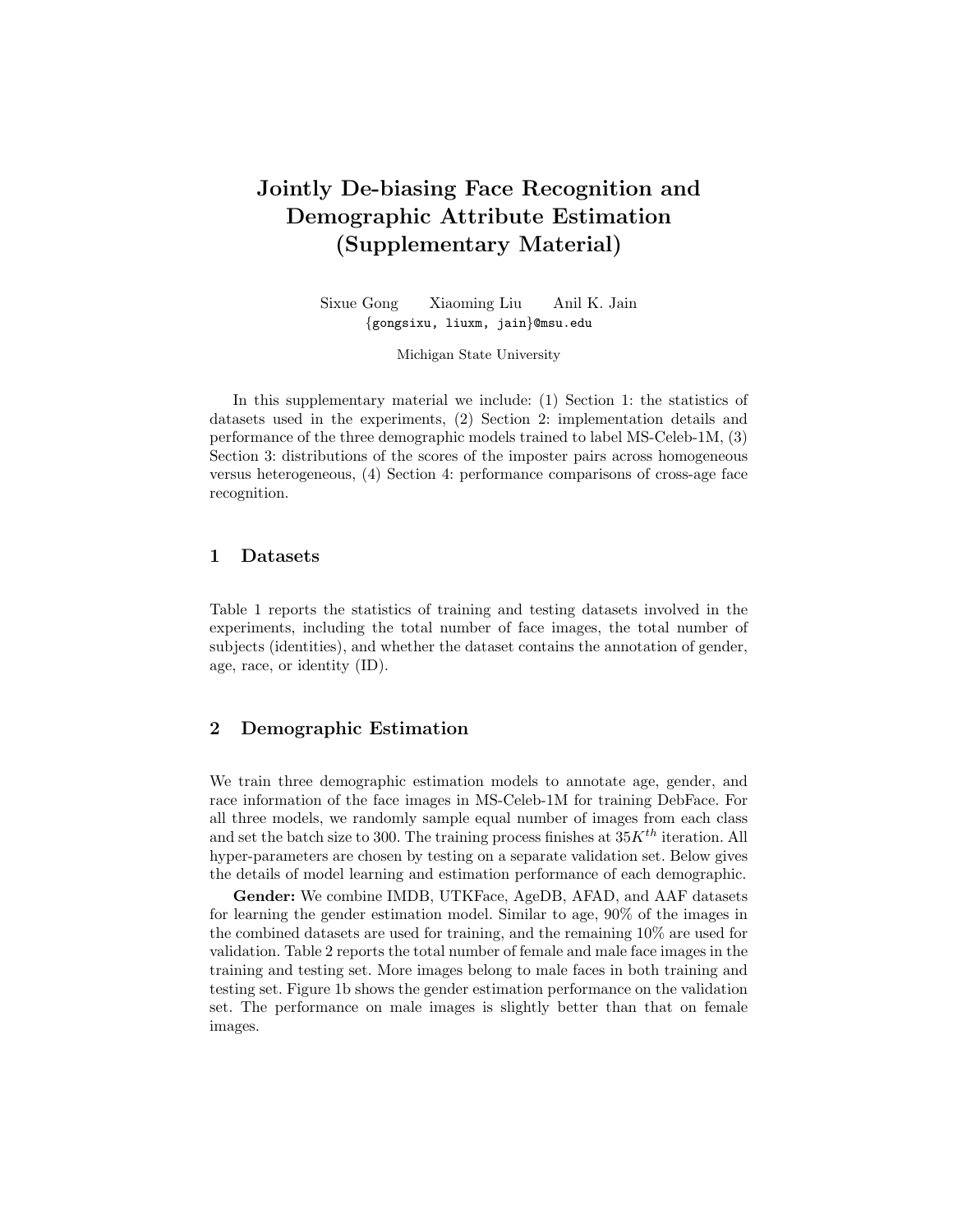## 2 Sixue Gong et al.

| Dataset               |             |                                 | Contains the label of   |            |           |         |
|-----------------------|-------------|---------------------------------|-------------------------|------------|-----------|---------|
|                       |             | $\#$ of Images $\#$ of Subjects | $\operatorname{Gender}$ | Age        | Race      | ID      |
| CACD [2]              | 163, 446    | 2,000                           | No                      | Yes        | No        | Yes     |
| IMDB [12]             | 460, 723    | 20, 284                         | Yes                     | Yes        | No.       | Yes     |
| UTKFace $[15]$        | 24, 106     |                                 | Yes                     | Yes        | Yes       | No.     |
| Age $DB$ [10]         | 16,488      | 567                             | <b>Yes</b>              | Yes        | No.       | Yes     |
| $AFAD$ [11]           | 165, 515    |                                 | <b>Yes</b>              | Yes        | $Yes^a$   | No      |
| AAF $[3]$             | 13,322      | 13, 322                         | Yes                     | Yes        | No        | Yes     |
| $FG-NET$ <sup>1</sup> | 1,002       | 82                              | No                      | Yes        | No        | Yes     |
| <b>RFW</b> [14]       | 665, 807    |                                 | No                      | No         | Yes       | Partial |
| IMFDB-CVIT [13]       | 34,512      | 100                             | Yes                     | Age Groups | $Yes^*$   | Yes     |
| Asian-DeepGlint [1]   | 2,830,146   | 93, 979                         | No                      | No         | $Yes^a$   | Yes     |
| $MS$ -Celeb-1M [5]    | 5, 822, 653 | 85,742                          | No                      | No         | No        | Yes     |
| PCSO [4]              | 1, 447, 607 | 5,749                           | Yes                     | Yes        | Yes       | Yes     |
| $LFW$  7              | 13, 233     | 5,749                           | No                      | No         | No        | Yes     |
| $IJB-A$ [8]           | 25,813      | 500                             | Yes                     | Yes        | Skin Tone | Yes     |
| $IJB-C$ [9]           | 31, 334     | 3,531                           | Yes                     | Yes        | Skin Tone | Yes     |

Table 1: Statistics of training and testing datasets used in the paper.

 $\raisebox{.5em}{$\scriptstyle \circ$}$ East Asian  $\raisebox{.5em}{$\scriptstyle \circ$}$ Indian



 $\overline{a}$ 



Fig. 1: Demographic Attribute Classification Accuracy on each group. The red dashed line refers to the average accuracy on all images in the testing set.

Table 2: Gender distribution of the datasets for gender estimation.

Table 3: Race distribution of the datasets for race estimation.

| $\text{Database}$                                 | $\#$ of Images<br>Male Female |                     |  | $\#$ of Images<br>Dataset White Black East Asian Indian |       |
|---------------------------------------------------|-------------------------------|---------------------|--|---------------------------------------------------------|-------|
| Training 321,590 229,000<br>Testing 15,715 10,835 |                               | Testing 9.469 4.115 |  | Training 468,139 150,585 162,075 78,260<br>3.336        | 3.748 |

Race: We combine AFAD, RFW, IMFDB-CVIT, and PCSO datasets for training the race estimation model. UTKFace is used as validation set. Table 3 reports the total number of images in each race category of the training and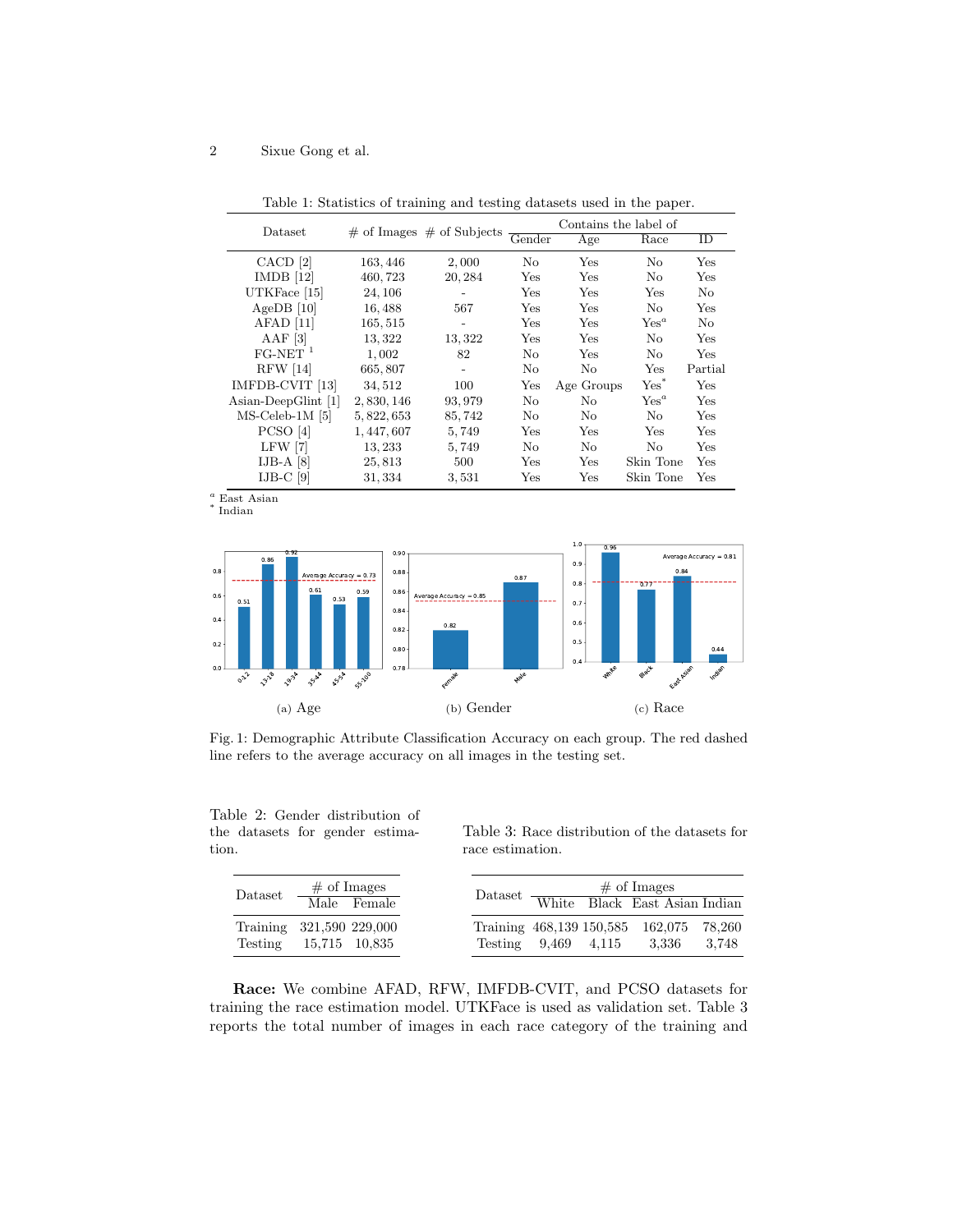Table 4: Age distribution of the datasets for age estimation

| Dataset  | $\#$ of Images in the Age Group |        |        |                 |        |        |
|----------|---------------------------------|--------|--------|-----------------|--------|--------|
|          | $0 - 12$                        | 13-18  | 19-34  | 35-44           | 45-54  | 55-100 |
| Training | 9.539                           | 29.135 |        | 353,901 171,328 | 93.506 | 59.599 |
| Testing  | 1.085                           | 2.681  | 13.848 | 8.414           | 5.479  | 4.690  |



Fig. 2: BaseFace and DebFace distributions of the similarity scores of the imposter pairs across homogeneous versus heterogeneous gender, age, and race categories.

testing set. Similar to age and gender, the performance of race estimation is highly correlated to the race distribution in the training set. Most of the images are within the White group, while the Indian group has the least number of images. Therefore, the performance on White faces is much higher than that on Indian faces.

Age: We combine CACD, IMDB, UTKFace, AgeDB, AFAD, and AAF datasets for learning the age estimation model. 90% of the images in the combined datasets are used for training, and the remaining 10% are used for validation. Table 4 reports the total number of images in each age group of the training and testing set, respectively. Figure 1a shows the age estimation performance on the validation set. The majority of the images come from the age 19 to 34 group. Therefore, the age estimation performs the best on this group. The performance on the young children and middle to old age group is significantly worse than the majority group.

It is clear that all the demographic models present biased performance with respect to different cohorts. These demographic models are used to label the MS-Celeb-1M for training DebFace. Thus, in addition to the bias from the dataset itself, we also add label bias to it. Since DebFace employs supervised feature disentanglement, we only strive to reduce the data bias instead of the label bias.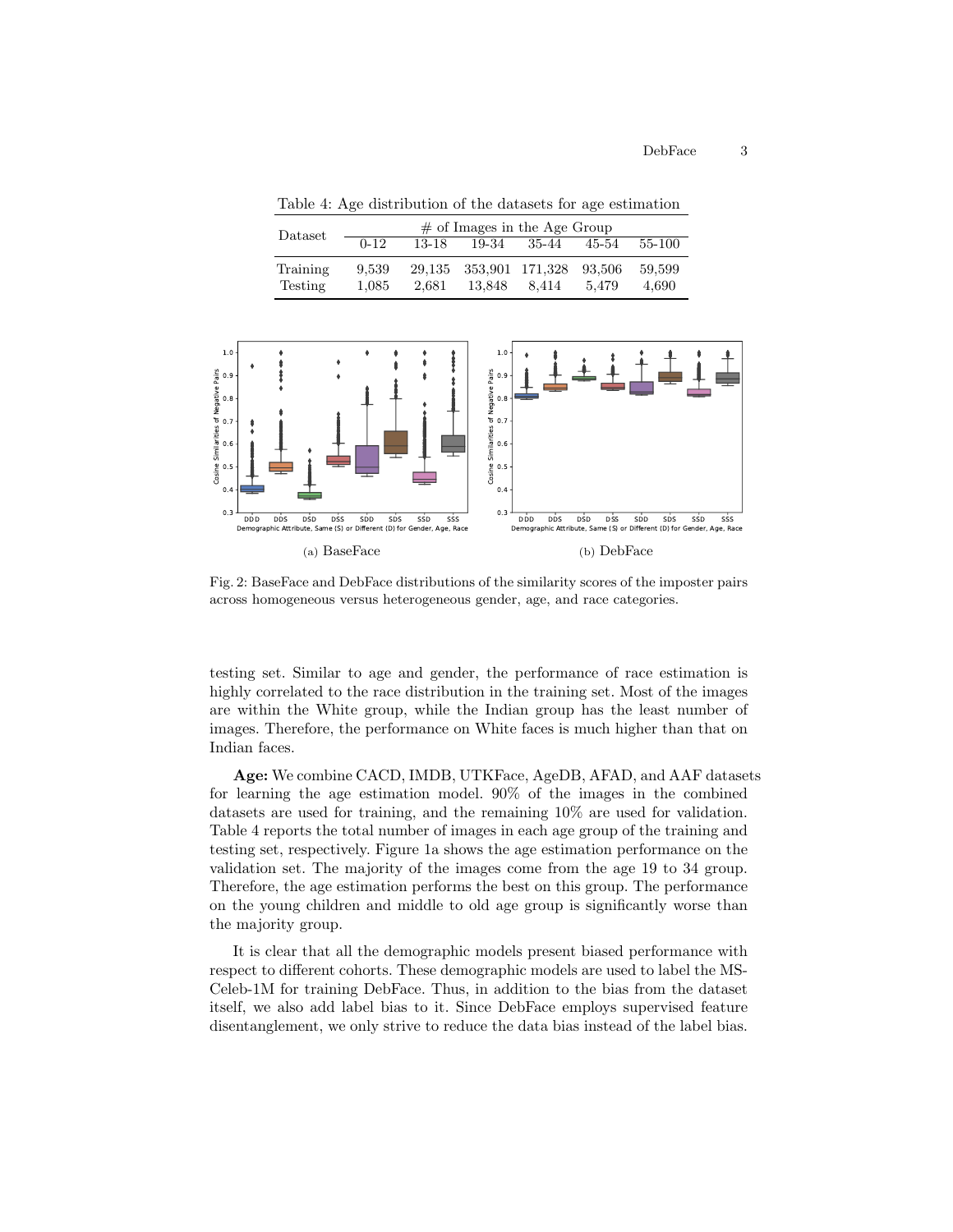#### 4 Sixue Gong et al.

| Method   | Datasets |                |  |  |
|----------|----------|----------------|--|--|
|          |          | FG-NET CACD-VS |  |  |
| BaseFace | 90.55    | 98.48          |  |  |
| DebFace  | 93.3     | 99.45          |  |  |

Table 5: Evaluation Results (%) of Cross-Age Face Recognition

## 3 Distributions of Scores

We follow the work of [6] that investigates the effect of demographic homogeneity and heterogeneity on face recognition. We first randomly select images from CACD, AgeDB, CVIT, and Asian-DeepGlint datasets, and extract the corresponding feature vectors by using the models of BaseFace and DebFace, respectively. Given their demographic attributes, we put those images into separate groups depending on whether their gender, age, and race are the same or different. For each group, a fixed false alarm rate (the percentage of the face pairs from the same subjects being falsely verified as from different subjects) is set to 1%. Among the falsely verified pairs, we plot the top  $10^{th}$  percentile scores of the negative face pairs (a pair of face images that are from different subjects) given their demographic attributes. As shown in Fig. 2a and Fig. 2b, we observe that the similarities of DebFace are higher than those of BaseFace. One of the possible reasons is that the demographic information is disentangled from the identity features of DebFace, increasing the overall pair-wise similarities between faces of different identities. In terms of de-biasing, DebFace also reflects smaller differences of the score distribution with respect to the homogeneity and heterogeneity of demographics.

# 4 Cross-age Face Recognition

We also conduct experiments on two cross-age face recognition datasets, i.e., FG-NET <sup>2</sup> and CACD-VS [2], to evaluate the age-invariant identity features learned by DebFace. The CACD-VS consists of 4,000 genuine pairs and 4,000 imposter pairs for cross-age face verification. On FG-NET, the evaluation protocol is the leave-one-out cross-age face identification. Table 5 reports the performance of BaseFace and DebFace on these two datasets. Compared to BaseFace, the proposed DebFace improves both the verification accuracy on CACD-VS and the rank-1 identification accuracy on FG-NET.

 $^{\rm 2}$  https://yanweifu.github.io/FG\_NET\_data